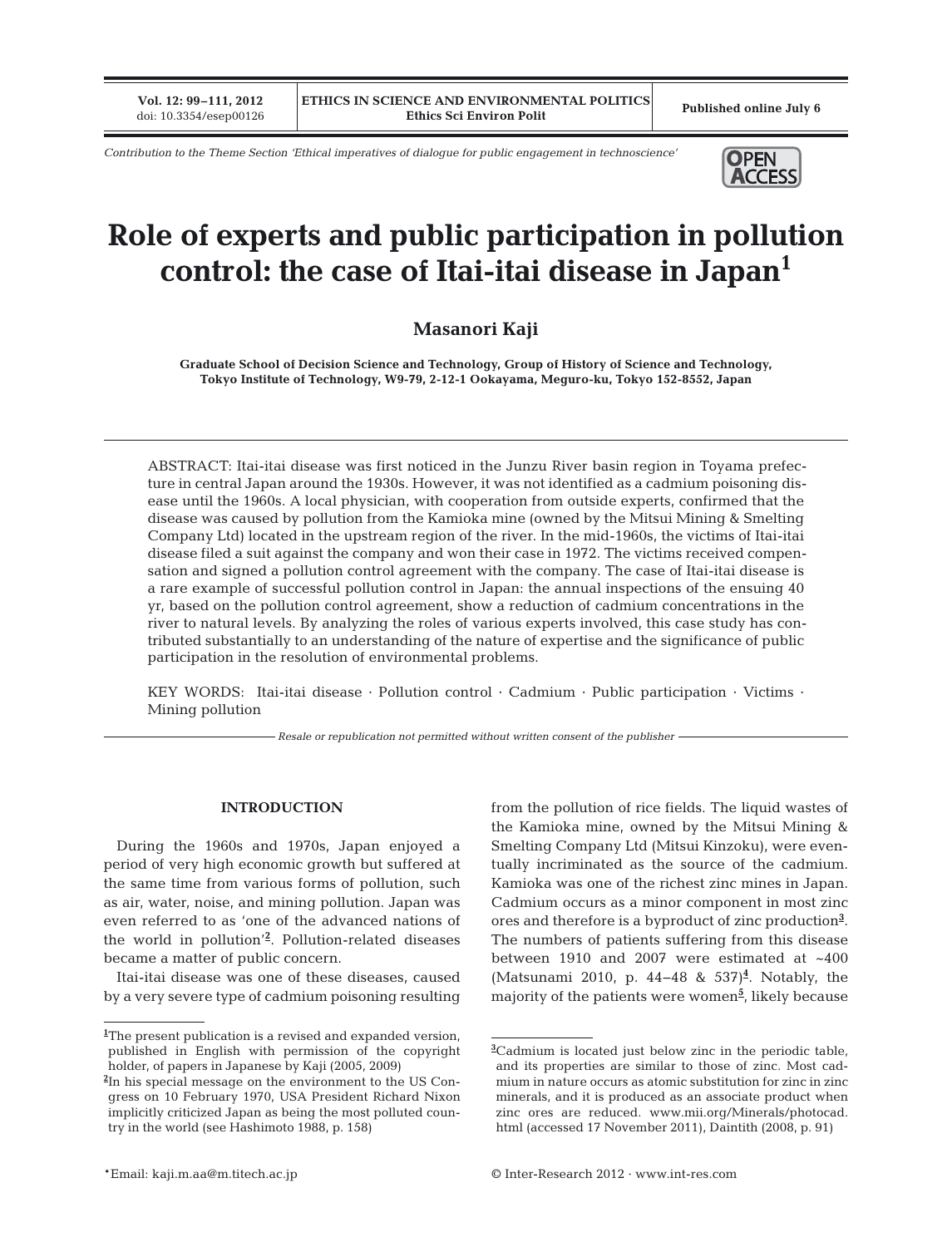women generally have lower body weight and less dense bone mass, and their physiology specifically en hances the uptake of cadmium and therefore its damage (Matsunami 2010, p. 451−461).

The affected residents sued polluters in an attempt to complain publicly and receive compensation for damages. This attempt was included in the so-called 'four major pollution-related lawsuits' of the 1970s: Itai-itai disease, Minamata disease, the Second Minamata disease in Niigata prefecture, and Yokkaichi pollution**<sup>6</sup>** . All of the victims, including those of Itai-itai disease, filed a suit against the companies that caused the damages and won their cases. However, only in the case of Itai-itai disease did victims succeed in forcing almost complete pollution control, which was rare in Japan at the time.

The case of Itai-itai disease will shed light on problems with expertise and public participation, especially on the role of experts and the significance of public participation in resolving techno-environmental problems**<sup>7</sup>** .

#### **KAMIOKA MINE AND MINING POLLUTION**

The Toyama basin, located in central Honshu (Japan's main island), has been one of the richest rice producing areas since the Middle Ages, and the Jinzu River is one of the 2 main rivers running through this basin (the other is Sho River) (Fig. 1). The Kamioka mine, which is located in the upstream region of the Jinzu River, was first developed in the 17th century as a silver, copper, and lead mine (Fig. 2).

After the Meiji Restoration in 1868, which marked the beginning of the westernization of Japan, the Kamioka mine was purchased by the Mitsui Com-



Location of polluted area

Fig. 1. A map of the polluted area in the Jinzu river basin of the Toyama Plain (Redrawn from Iwamoto 1999, with permission from the author's group)

pany (hereafter Mitsui)**<sup>8</sup>** , one of the largest private capital groups. By 1889, Mitsui had purchased all of the pits and operation rights of the Kamioka mine. In 1905, Mitsui started to mine zinc in Kamioka. At first, Japan ex ported zinc ore and imported zinc metal because the country had no smelting facilities. Zinc ore was initially separated based on density differences, but in 1909 zinc minerals began to be separated using surfactants and wetting agents (froth flotation). In 1914, in Miike, Fukuoka prefecture, Mitsui introduced zinc ore smelting processes to pro-

**<sup>4</sup>** Matsunami (2010) is the most comprehensive and readable book that analyzes every aspect of Itai-itai disease and related cadmium poisoning in Japan. Matsunami (2010, p. 453) lists 195 officially designated victims of Itai-itai disease between 1967 and 2008 and states that ~200 victims must have died before 1967, when the official system of certification of victims was initiated

**<sup>5</sup>** There were only 3 male victims (1.5%) out of 195 victims officially designated between 1967 and 2008 (Matsunami 2010, p. 453)

**<sup>6</sup>** See section 1 in chapter 2 in Kankyo-cho (1973). The section describes each lawsuit and emphasizes the importance of anti-pollution measures by private companies in industry in Japan

**<sup>7</sup>** For a good introduction to the recent literature on expertise and public participation, see, for example, Evans & Collins (2008) and Sismondo (2010, p. 180–188)

**<sup>8</sup>** The Mitsui family, a merchant family in the 17th century, established the Mitsui Company in 1872 after the Meiji Restoration, and in 1876 the company was reorganized into Mitsui Bank, Japan's first private bank, and Mitsui Bussan, a trading company. These 2 companies, together with Mitsui Mining, established in 1888, became the core enterprises of one of the largest corporate conglomerates (*zai batsu)* in modern Japan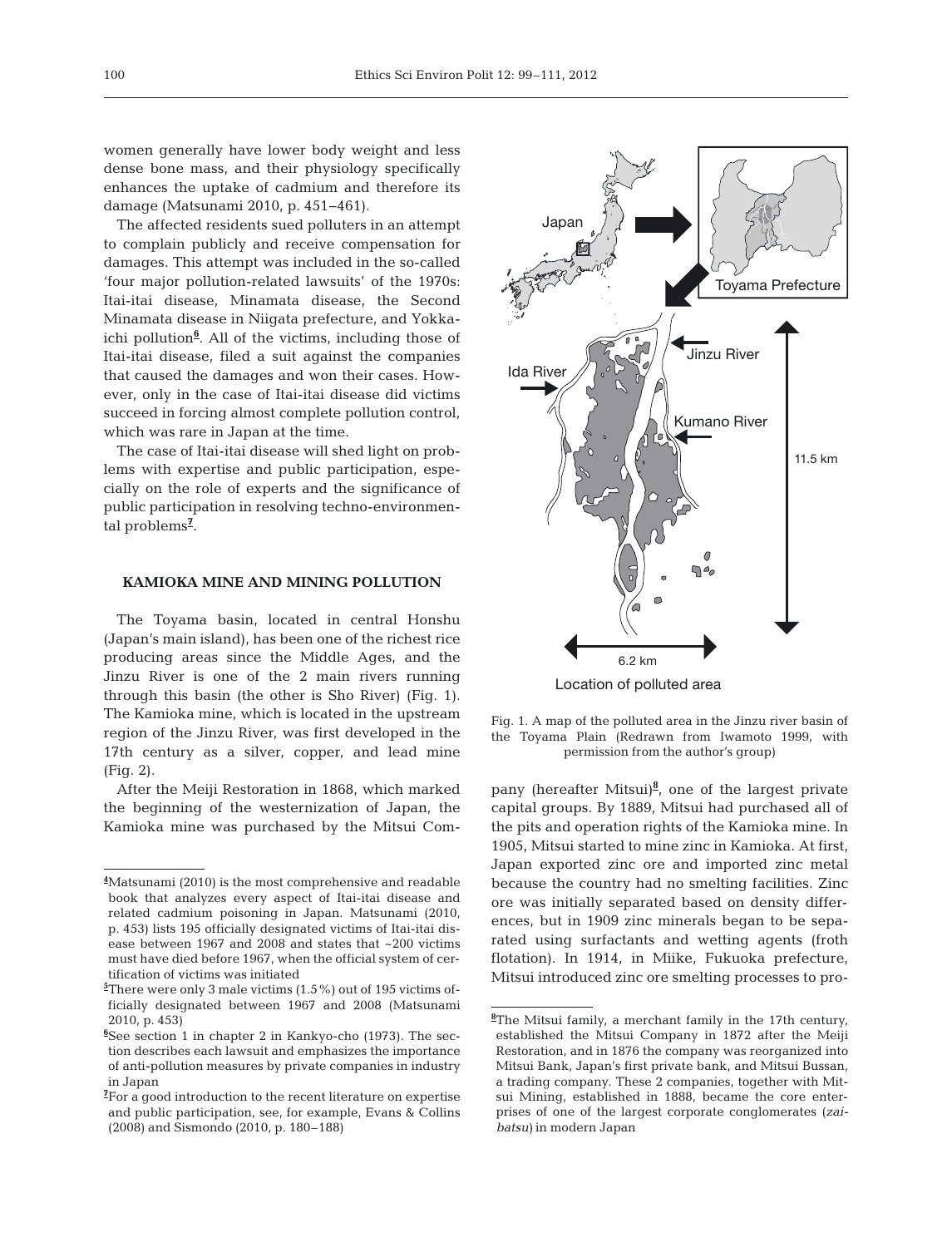

Fig. 2. The Jinzu River Basin and the location of the Kamioka mine (Redrawn from Kurachi 1999, with slight modification and with permission from the author)

duce zinc metal, the first in Japan**<sup>9</sup>** . In the 1920s, after World War I**<sup>10</sup>**, the Kamioka mine became one of the largest zinc producers in Japan<sup>11</sup>. Newly introduced, im proved froth flotation processes in the 1920s helped to increase zinc production, but some of the finely powdered mineral particles produced during the frothing process escaped and floated down the river. These fine particles were then easily oxidized into ions, which were, in turn, readily absorbed by plants and humans (Kurachi et al. 1979, p. 81). The waste from the Kamioka mine increased sharply during the 1930s, when the war with China created a significant demand for zinc production. Farmers and peasants who used the water of the Jinzu River for agriculture and fishermen who fished those same waters noticed decreases of crop yields and catch of fish and established an association for fighting against mining pollution in 1932. During World War II, unskilled workers replaced skilled miners, who had been drafted. The result was an increase in yield loss along with an increased volume of unnecessary waste, which was dumped into the Jinzu River. Agricultural damage in terms of rice production and damage to the fishery industry noticeably increased.

Cadmium-containing ores are rare in nature, with greenocite (CdS) being the only major cadmium mineral. This mineral is almost always associated with sphalerite (ZnS), the main zinc ore in Kamioka. Thus, cadmium was a common by-product of zinc ore mining. During World War II, cadmium had no industrial value<sup>12</sup>, so Mitsui simply discarded it as waste into the Jinzu River. Mitsui began to extract cadmium as part of the zinc production process in the Kamioka mine only after 1948.

#### **DISCOVERY OF ITAI-ITAI DISEASE AND ITS CAUSES**

Although Itai-itai disease was named and identified in the 1950s, the Ministry of Health and Welfare estimated in 1968 that the first patients of the disease appeared as early as the 1910s in the area of the Jinzu River basin in Toyama prefecture**<sup>13</sup>**. Shigejiro Hagino, a local physician, was one of the first to notice this unfamiliar disease, characterized by severe pain throughout the body, around 1935 and correctly predicted mining pollution as its cause. The Hagino family was one of the prestigious and influential local landholders, and for generations, the

**<sup>9</sup>** Smelters in Kamioka started to operate in 1943 (Matsunami 2010, p. 88)

**<sup>10</sup>**Japan took advantage of the absence of European powers in Asia, due to the war, to expand its influence in Asia and in the Pacific. It enjoyed an economic boom and unprecedented prosperity, and the years between 1910 and the 1920s marked a turning point for the Japanese economy

**<sup>11</sup>**Mitsui produced ~48% of Japan's zinc metal after 1925 (Matsunami 2010, p. 88). The Kamioka mine produced 57% of the zinc ore mined in Japan in the first 6 mo of 1950 (Yamada 1951, p. 46)

**<sup>12</sup>**The first cadmium production for industrial use in Japan began in 1929. Cadmium was first used for pigments and as a component for low melting alloys. Today, cadmium is used mainly in batteries (especially Ni-Cd batteries) (Matsunami 2010, p. 126−128)

**<sup>13</sup>**This estimation was provided in the announcement by the Ministry of Health and Welfare on 8 May 1968 (see 'Central and local administrations on Itai-itai disease'). Matsunami also confirmed this estimate (Matsunami 2010, p. 40−48)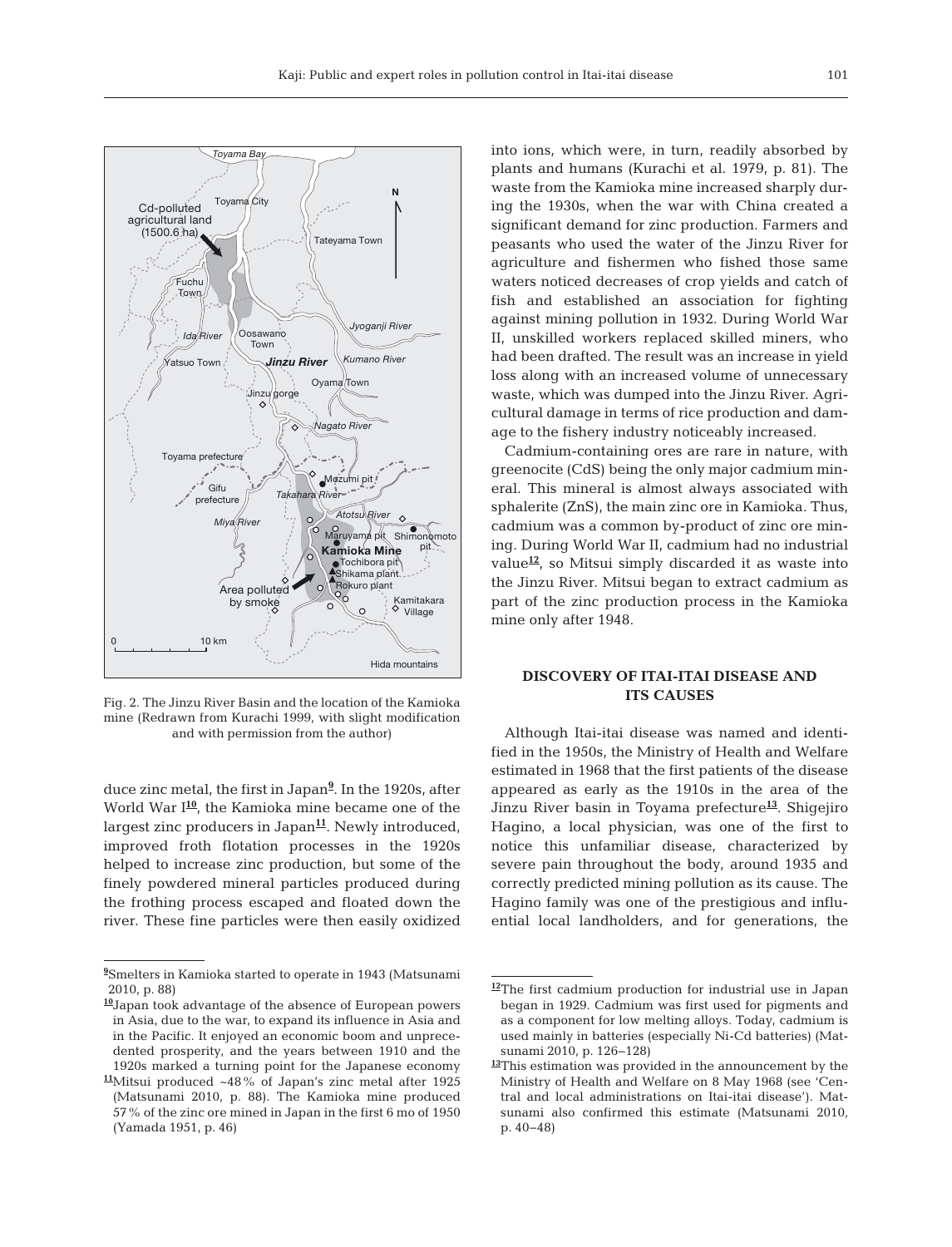family members had been physicians (Hatta 1983, p. 22). Noboru Hagino (1915−1990), Shigejiro's son, served in the army as a doctor soon after graduating in 1940 from the Kanazawa Medical College (now the Medical School of the Kanazawa University), a national medical college not far from Toyama. He returned to his home village in March 1946 from China, where he had served as an army doctor. He inherited a local clinic from his father, who had passed away in 1943.

Soon after World War II, Itai-itai disease, initially thought to be a rheumatic disease with no connection with mining waste, was reported in a medical journal by researchers at the Kanazawa Medical College (Matsunami 2010, p. 9−11). The 44 patients studied had an average age of 57.7 yr and were mostly women. A more thorough medical study of the disease was conducted by a group of doctors from a rheumatology institute in Tokyo in 1955. Noboru Hagino participated in this study as a local doctor, unaware of his father's earlier observations and not anticipating any connection with wastes from the mine (Matsunami 2010, p. 11−14). The *Toyama Shinbun*, a local newspaper, gave the syndrome its name of Itai-itai disease**<sup>14</sup>** because it was a very painful disease, and patients, mostly women over 35 years old, often cried out in pain, 'Itai, itai' (meaning 'it hurts, it hurts'). The study concluded that this disease was not rheumatic but was a kind of osteomalacia (Matsunami 2010, p. 13–14).

Nobuo Hagino, like other physicians, first thought that overwork and malnutrition were the cause of disease, but he soon realized that all of the patients lived and worked near the midstream region of the Jinzu River, in an area irrigated by river water. Therefore, Hagino began to consider mining pollution from the Kamioka mine, located upstream, as a potential cause. In 1957, Hagino reported to an academic society that the cause of the disease was heavy metals, especially zinc. His report was heavily criticized by other researchers, who still believed that the disease was caused by malnutrition, overwork, and lack of sunshine during the winter. They did not believe that there was sufficient evidence for mining pollution as a possible cause of the illness. Hagino himself also considered zinc, not cadmium, to be the cause of the disease at this stage of his research. Kinichi Yoshioka (1902−1990)**<sup>15</sup>**, an agronomist, developed Hagino's hypothesis into well-founded arguments and proposed that cadmium was the causative agent of the disease.

In 1948, 2 organizations with the same name, the Jinzu Mining Pollution Prevention Council (JMPPC), were established, one led by heads of local administrations and the other led by heads of agriculture cooperatives. There is a history of conflict between groups of farmers and fishermen and large mining companies from the early 20th century in various parts of Japan**<sup>16</sup>**. It was not unusual for companies to pay compensation to the complaining groups in the damaged areas. The owners of the Kamioka mine paid money to complaining groups every year from 1949 to 1954 after negotiation (Matsunami 2010, p. 153−154). In the meantime, the 2 councils merged in 1951, and the new organization demanded compensation from the Kamioka mine. In 1955, the 3 parties (the JMPPC, Toyama Prefecture, and the Kamioka mine) concluded an agreement on the amount of compensation, which was to be revised every 5  $\gamma r^{17}$ . In 1960, the next compensation agreement was concluded, with less money being issued. The Fuchumachi branch of the JMPPC decided to commission Kin-ichi Yoshioka to conduct research on the damages caused by mining pollution. The aim was to find stronger evidence against the Kamioka mine, which had tried to reduce compensation to the victims in every possible way. Yoshioka was a well-known expert on agricultural flood damage, and in September 1958 he happened to visit the Jinzu River to conduct research on flood damage and on agricultural damage caused by mining pollution. In August 1960, the Fuchu-machi branch of the JMPPC commissioned him to complete a full survey of the agricultural damage.

**<sup>14</sup>***Toyama Shinbun*, 4 August 1955. See also the photo reproduction of the article in Matsunami's book (Matsunami 2010, p. 10)

**<sup>15</sup>**Kin-ichi Yoshioka was born in Okayama prefecture. He graduated from the Agricultural Department of Kyoto Imperial University. After working at the Science of Labor Institute at Kurashiki and Ohara Agricultural Institute, both located in Okayama prefecture, he became a professor at Doho University, a private university in Nagoya, and then at Okayama College of Science. Later, he became president of the Kanazawa University of Economics in Kanazawa

**<sup>16</sup>**Shozo Tanaka (1841−1913) was one of the first leaders in such conflicts. He was a statesman and a member of the House of Representatives of Japan, and was famous as a leader of a protest movement against the Ashio Copper Mine in Tochigi Prefecture, which caused agricultural and fishery damage in the area downstream. See, for example, Yui (1984) and Dehn (1995)

**<sup>17</sup>**The compensation money was only for the agricultural and fishery damages, not for the pollution-related disease. The connection between Itai-itai disease and mining pollution was beginning to be noticed in the mid-1950s and was proved in the early 1960s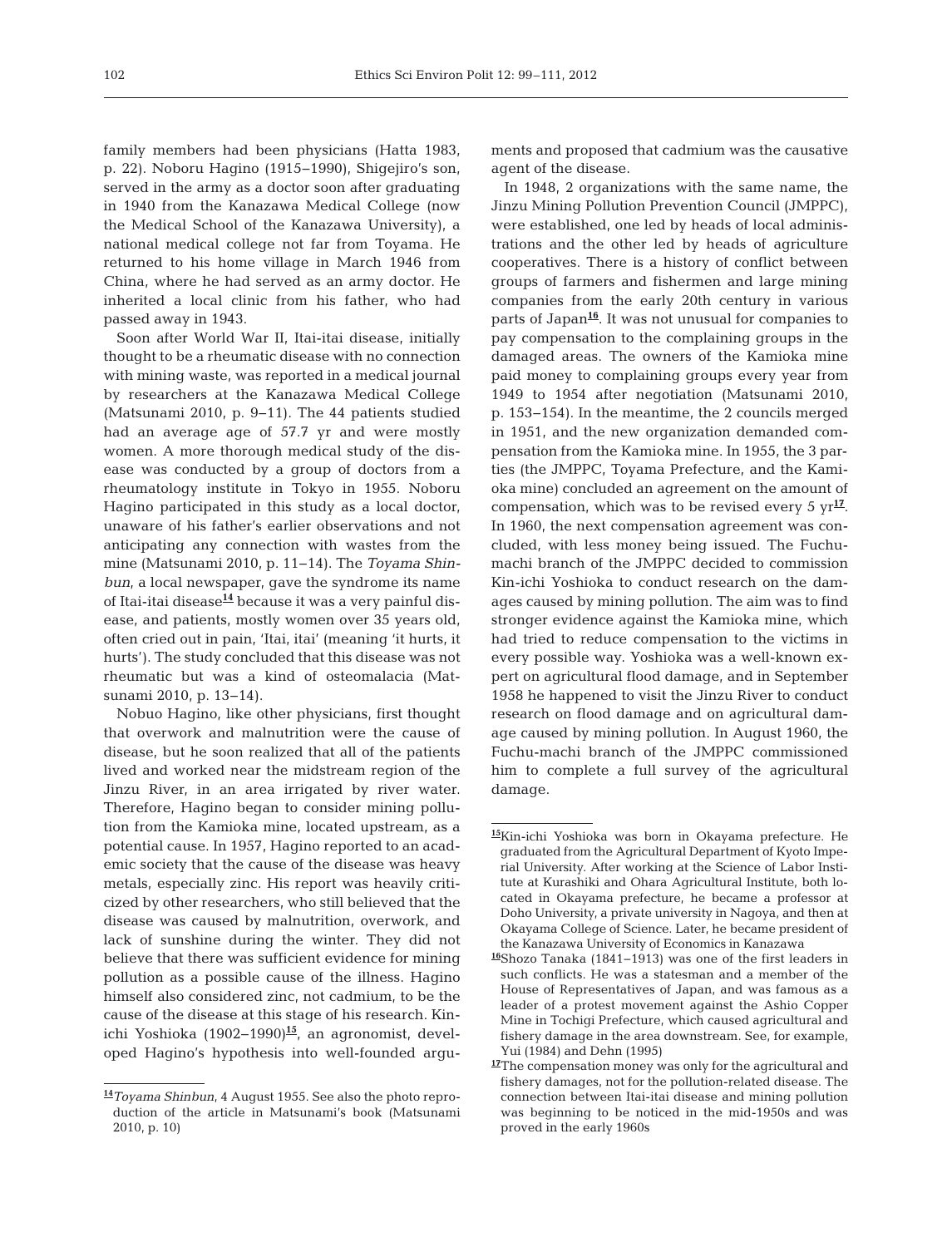Yoshioka extended his study of agricultural damage to include other forms of possible biological damage, including Itai-itai disease, which at that time was still a local disease of unknown cause. Using an epidemiological study, he plotted the locations of known Itaiitai disease patients on a map, with the help of Hagino. He clearly demonstrated that the disease appeared in those places irrigated by the Jinzu River. His analysis of the metal content of water, soil, vegetables, animals, and the organs of the patients revealed an unusual abundance of cadmium. He noticed a correlation between the annual increase in numbers of patients and the increased production of zinc ore at the Kamioka mine. He also found a similar case of chronic cadmium poisoning in a French medical journal (Nicaud et al. 1942). In June 1961, in his report to the head of the Fuchu-machi branch of the JMPPC, Yoshioka concluded that the cause of Itai-itai disease was cadmium discarded by the Kamioka mine (Yoshioka  $1961$ <sup>18</sup>. At the same time, he reported these results, together with Hagino, at a scientific meeting of a medical society (Matsunami 2010, p. 28−29).

Professor Jun Kobayashi (1909−2001)**<sup>19</sup>**, an analytical chemist at Okayama University, helped with the detection of cadmium in the samples sent by Yoshioka and Hagino. He developed specific heavy metal analysis techniques to advance the study of Itai-itai disease. These 3 experts, with their different backgrounds, played a decisive role in identifying the cause of Itai-itai disease.

## **CENTRAL AND LOCAL ADMINISTRATIONS ON ITAI-ITAI DISEASE**

The central government and local authorities were not very cooperative in their responses to the victims of Itai-itai disease. At the end of 1961, Toyama prefecture set up a Special Committee for Prevention of Local Diseases, the first of this kind on Itai-itai disease by a local authority. The committee made a list of patients and surveyed them using questionnaires to reinforce the malnutrition theory of the disease and to defuse the idea that mining pollution was the cause of the disease. The Toyama prefecture administration was trying to promote industrialization in the middle of the Junzu River Basin of the Toyama Plain in the late 1950s. They feared that the emergence of a pollution-related disease, like Itai-itai disease, would deter enterprises from coming to the region (Matsunami 2010, p. 30−32).

In 1963, government-funded research groups were established under the auspices of the Ministry of Health and Welfare and the Ministry of Education to look into the matter. In January 1967, the joint research group of both ministries admitted that cadmium was one of the causes of the disease but claimed that other reasons might also exist (Matsunami 2010, p. 32–35). Victims were disappointed by this unclear conclusion by the governmental research groups, and in March 1968, they decided to file a case against Mitsui and the government.

During this period the Ministry of Health and Welfare was beginning to realize the need for a new approach to industrialization and urbanization in Japan. When the pollution department was created in the ministry in April 1964, Michio Hashimoto (1924– 2008) was appointed as its first head of department**<sup>20</sup>**. Hashimoto belonged to the first generation that was aware of new approaches in public health and he played a key role in changing the ministry's attitude. The ministry commissioned further study to the Japan Public Health Association (JPHA), the oldest non-governmental public health organization in Japan, to investigate the aspects which the joint research group of 2 ministries did not cover. In the spring of 1967, a group of researchers organized by JPHA — which included professors of Kanazawa University, researchers from Toyama and Jun Kobayashi from Okayama (see the previous section) — showed a correlation between the appearance of patients with Itai itai disease and the use of the Jinzu River water,

**<sup>18</sup>**Yoshioka later published the conclusion in a local medical journal (Yoshioka 1964)

**<sup>19</sup>**Jun Kobayashi was born in Kurashiki, Okayama prefecture. He graduated from the Agricultural Department of Tokyo Imperial University. After working at agricultural experimental stations of the Ministry of Agriculture and Forestry, he worked as research associate at Ohara Agricultural Institute. After World War II, he became a faculty member of Okayama University, a national university in Okayama prefecture. He retired in 1975

**<sup>20</sup>**This is Hashimoto's autobiographical reminiscence. He was born in Osaka in 1924. He graduated in 1948 from the Medical School of Osaka University and worked as doctor in the Public Health Center of the Osaka Prefecture. He was first sent to study at the National Institute of Public Health of the Ministry of Health and Welfare in Tokyo for 1 yr, and in 1954, he was sent to the United States for 1 yr to study public hygiene (a Master's course) at the Harvard School of Public Health. After returning to Japan, he was recruited in 1957 by the Department of Public Health of the Ministry of Health and Welfare. In 1972, he moved to the Environment Agency, established in the previous year. After an early retirement in 1978, he became professor of Public Health at Tsukuba University, which was a newly established national university. See Hashimoto (1988)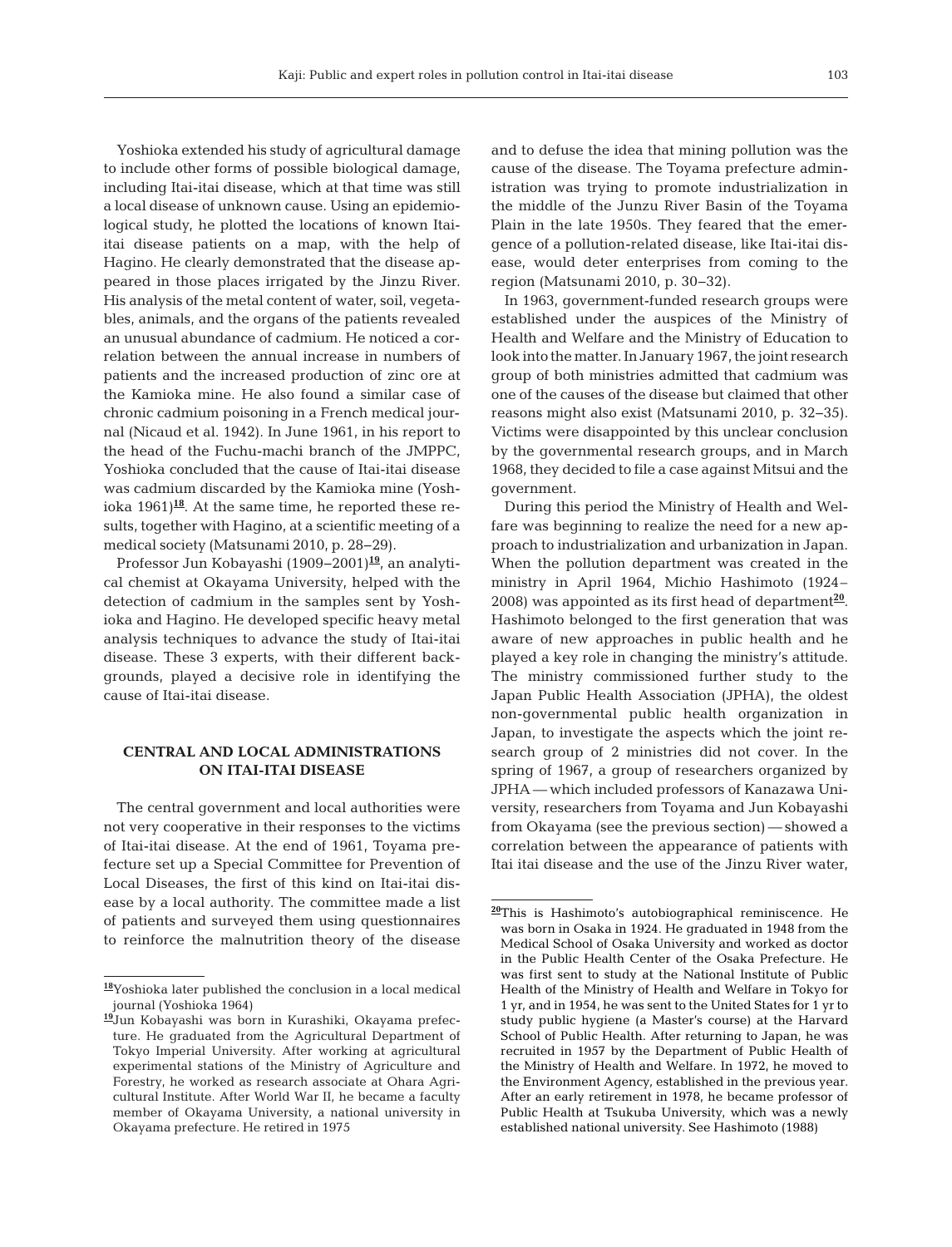as well as the degree of cadmium pollution in the soil (Matsunami 2011, p. 75–77).

Hashimoto insisted that the government should act based on available scientific evidence and should not wait for conclusive scientific proof, to avoid a belated decision (Hashimoto 1988, p. 136)**<sup>21</sup>**. His opinion was accepted by the ministry. Based on the results of various investigations, on 8 May 1968, the Minister of Health and Welfare at the time, Sunao Sonoda (1913– 1984), announced that the disease was caused by cadmium poisoning, and the only possible source of the cadmium was the effluent coming from the Kamioka mine.

## **RESIDENT MOVEMENT AND THE ITAI-ITAI DISEASE TRIALS**

Mining damage to agriculture occurred much earlier than human health damage with what became visible as Itai-itai disease. As early as 1890, sulfur dioxide gas from roasting furnaces (used to reduce sulfur content and heavy metal powder dust) caused damage in the area surrounding the Kamioka mine. From 1896, agricultural and fishery damage became a problem in the midstream and downstream areas of the Jinzu River. Around 1932, the Jinzu River Mining Pollution Prevention Union was established, and the Union asked the prefectural administration to analyze the river water and demanded that Mitsui Mining & Smelting Comany Ltd build preventive facilities (Kurachi et al. 1979, p. 109−111).

The JMPPC was established to counter the pollution in the villages in the downstream area of the Jinzu River. Although the Council paid attention to agricultural damages, it did not look at pollution effects on humans (Fujikawa 2005, p. 108−110).

After Hagino and Yoshioka reported at a 1961 academic meeting that the cause of Itai-itai disease, based on well-founded research, was cadmium discarded by the Kamioka mine, a number of research groups were established by the prefecture and the central government. The locals, including Hagino,

expected a rightful solution by the authorities $^{22}$ . However, the joint research groups of the Ministry of Health and Welfare and the Ministry of Education presented inconclusive evidence and mentioned the possibility of cadmium as the cause of the disease only in passing. This disappointed the patients, who expected conclusive results from governmental research. Young local leaders in the polluted areas, together with Hagino, realized that they had to act themselves to solve the problem. In November 1966, the Itai-itai Disease Residents' Association was established in the Kumano District of Fuchu-machi, To yama prefecture, which was the most polluted area, with a high concentration of patients. The aims of the Residents' Association were to obtain patient relief, free water supply, remediation of polluted soil, and clarification of the company's responsibility for the disease (Matsunami 2010, p. 162−171). The members of the association tried to negotiate directly with the Kamioka mine several times in the summer of 1967 on the issue of compensation for dumping the polluted effluent, but the company denied the charge, stating that there was no scientific proof of any causal relationship between the company's activity and the disease. A representative of the Kamioka mine even said that the company would willingly compensate every incident of damage if official institutions verified any responsibility of the 'world-renowned large' company, Mitsui, for the disease (Itai-itai byo sosho bengo-dan 1972, p. 585; Matsunami 2010, p. 171−172).

In the 1960s, several acute cases of pollution-related disease appeared in Japan and attracted nationwide attention. Minamata disease, a neurological syndrome caused by severe mercury poisoning, was the most famous. The disease was first discovered in Minamata City, in Kumamoto prefecture in Southern Japan, in 1956. It was caused by methyl mercury found in the industrial waste from the Chisso Corporation's chemical factory in Minamata. In June 1965, patients with a similar mercury poisoning disease were found in Niigata prefecture, a neighboring prefecture to the Toyama prefecture, and this was referred to as the second Minamata disease. Its victims and residents organized a victims' association in August of the same year because they were unhappy with the belated action of the government. The association filed a suit against Showa Denko, the responsible company, in June 1967, as the first of 4 major pollution-related lawsuits**<sup>23</sup>**. Several members of the Itai-itai Disease Residents' Association participated in the site inspection for the lawsuit in October 1967 and identified the need for a lawsuit.

**<sup>21</sup>**Hashimoto referred to the case of the Minamata disease as such a belated decision (Hashimoto 1988, p. 145). This was one of the earliest announcements in Japan by government officials based on what later became known as precautionary principles

**<sup>22</sup>**Hagino was much criticized and was under pressure not to work on Itai-itai disease. He once almost gave up studying the disease, and he traveled to the United States and Europe to escape the embattled situation during 1963 and 1964 (Matsunami 2010, p. 158−159)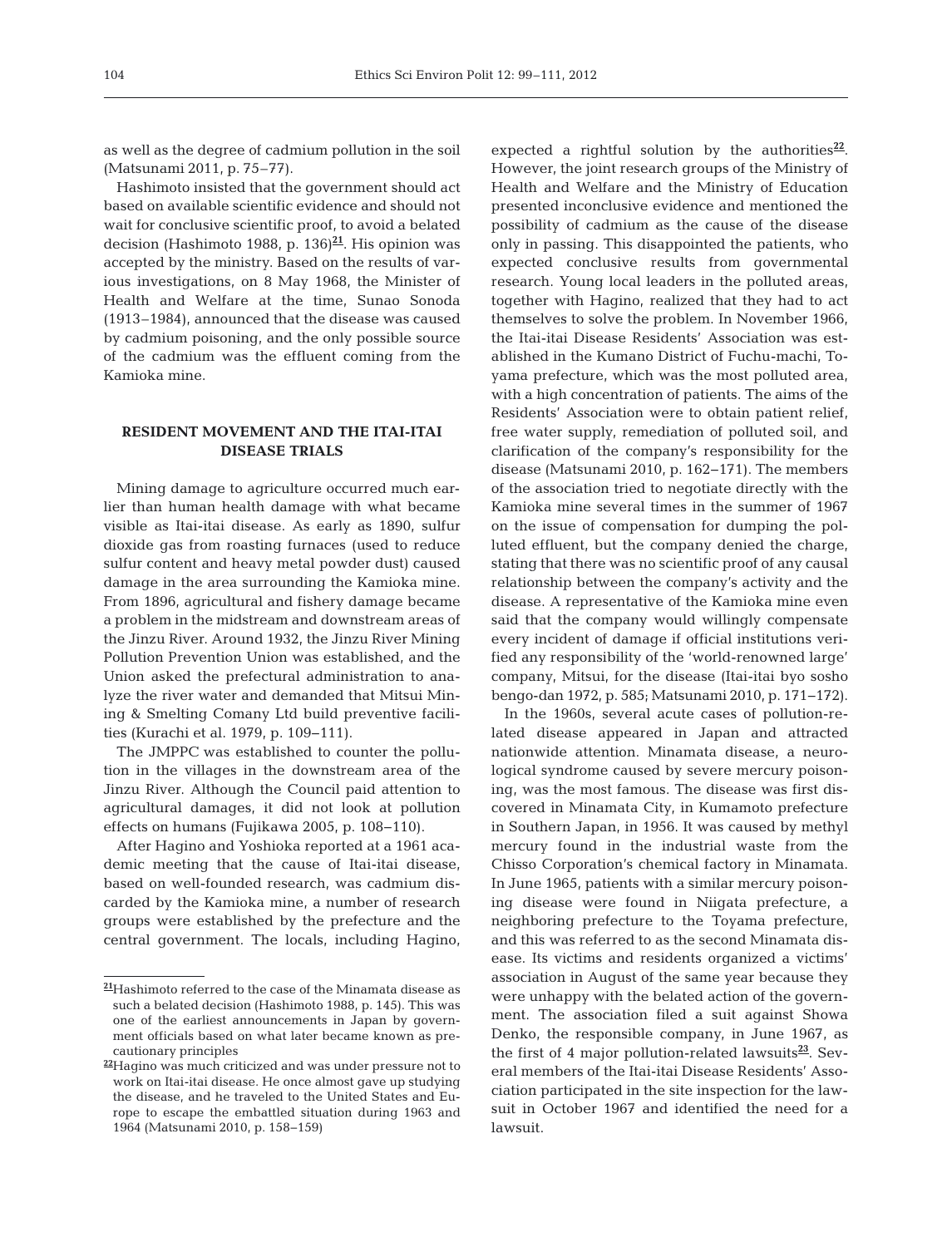At the end of 1967, the Itai-itai Disease Residents' Association held a meeting in Fuchu-machi to discuss a lawsuit, and 2 young lawyers from Toyama prefecture, Tatsuru Shimabayashi and Jun-ichi Matsunami, came to the meeting $\frac{24}{1}$ . After vacillating for some time, the Residents' Association, with the help of these young lawyers, decided to file a lawsuit against Mitsui in January 1968.

Shimabayashi asked for the help of other lawyers through the Japan Young Lawyers Association, a large liberal association of lawyers in Japan, to which he belonged. Matsunami succeeded in gaining the support of local lawyers, not only those with leftist or liberal tenets but also those with conservative beliefs. Among these was Kinosuke Shoriki (1904−1980), a respected and influential local lawyer whose uncle, Matsutaro Shoriki (1885−1969), was the president of *Yomiuri Shinbun*, a conservative national newspaper with the largest circulation in Japan. This connection would prove helpful for winning the lawsuit because it brought on board conservative and respected persons, such as Kinosuke Shoriki, to counterbalance the largely antigovernment and leftist activist leanings of the other members.

On 9 March 1968, 14 victims and 14 family members of deceased victims filed a suit against Mitsui, de manding 61 million yen for pain and suffering. This was the first group of representatives of patients or the bereaved from polluted towns. If this court fight went well, other victims would follow suit. In all, 236 lawyers, mostly young and inexperienced, but passionate and hard working, were involved in the suit. A group of 20 worked on the suit full-time and attended every session of the court; Shoriki became the head of this group of lawyers. One of these lawyers, Chuko Kondo, moved to Toyama from Tok yo and set up his permanent office in front of Toyama station, which became a center for the court fight. Some lawyers, including Shimabayashi, followed him and moved to Toyama. These moves helped to gain local support.

The suit was one of the largest pollution lawsuits in the history of Japan. Mitsui, one of the largest monopoly capital groups in Japan, employed the most prestigious lawyers. They even once tried to hire Kinosuke Shoriki to work on their side. When Shoriki declined, Mitsui asked him not to engage in the suit (Matsunami 2010, p. 213−214).

After 36 pleadings and 4 on-site verifications of the mine, the plaintiffs of the Itai-itai disease won their first case in June 1971. In the lawsuit, in favor of the plaintiff, 4 experts (3 university professors and Dr. Hagino) attested to the facts. The 4 experts were Noboru Hagino and Jun Kobayashi, 2 of the main discoverers of the cause of the disease, as well as Arinobu Ishizaki, a professor of the school of medicine at Kanazawa University, and Saburo Fukai, a geologist and a professor of the Toyama University. Only the director of the Kamioka mine hospital testified for Mitsui as an expert.

The court decided that a causal relationship existed between the disease and the liquid wastes of the Kamioka mine based on the epidemiological evidence**<sup>25</sup>**. This was the first occasion of a judicial decision based on epidemiological evidence in Japan. In March 1970, 1 yr before the court's verdict, the Supreme Court in Japan gathered judges who had engaged in pollution-related lawsuits, and they studied the causal relationship in such lawsuits (Matsunami 2010, p. 257). They admitted that proof based on the epidemiological evidence in principle was adequate, and if an offending company was unable to disprove the plaintiff's proof, a court should decide in favor of the plaintiff**<sup>26</sup>**.

One must also note that, in the case of Itai-itai disease, the mining law, which permits liability without fault, was applied. Therefore, the plaintiffs did not

**<sup>23</sup>**See the introduction of the present study. Yokkaichi pollution disease patients followed in September 1967. Finally, after the Itai-itai disease case, Minamata disease victims filed a suit again Chisso Cooperation, the source of pollution, in June 1969

**<sup>24</sup>**Matsunami is the author of a comprehensive book on Itaiitai disease (Matsunami 2010; see also Note 4). Matsunami and Shimabayshi were still in their thirties and had only 1 or 2 yr of experience as lawyers at the time. Shima bayshi was born in Fuchu-machi in 1933 and happened to visit Toyama to help a friend from Tokyo, and he started to work as lawyer there. While staying at his parents' house in Fuchu-machi, he met with Dr. Hagino and leaders of the Itai-itai Disease Residents' Association and learned the details of the disease and the resident movement. Matsunami was born in Himi, in Toyama Prefecture, in 1930. He started to work as lawyer at Takaoka City in Toyama prefecture, near his hometown and not far from Toyama City, 30 min by train. In 1967, he listened to a lecture by a lawyer who had helped the second Minamata disease victims to file a suit. This lawyer suggested that he study Itaiitai disease in Toyama. After seeing in a local newspaper an announcement for a scheduled meeting discussing the lawsuit, organized by Shimabayashi and the Residents' Association, Matsunami went to the meeting, where he met Shimabayashi for the first time. Matsunami decided to help Shimabayashi with a lawsuit against Mitsui (Matsunami 2010, p. 185−188)

**<sup>25</sup>**In fact, even though the Jinzu River flows through the Toyama basin, the only area ridden with the disease relied on river water not only for agricultural irrigation but also for human consumption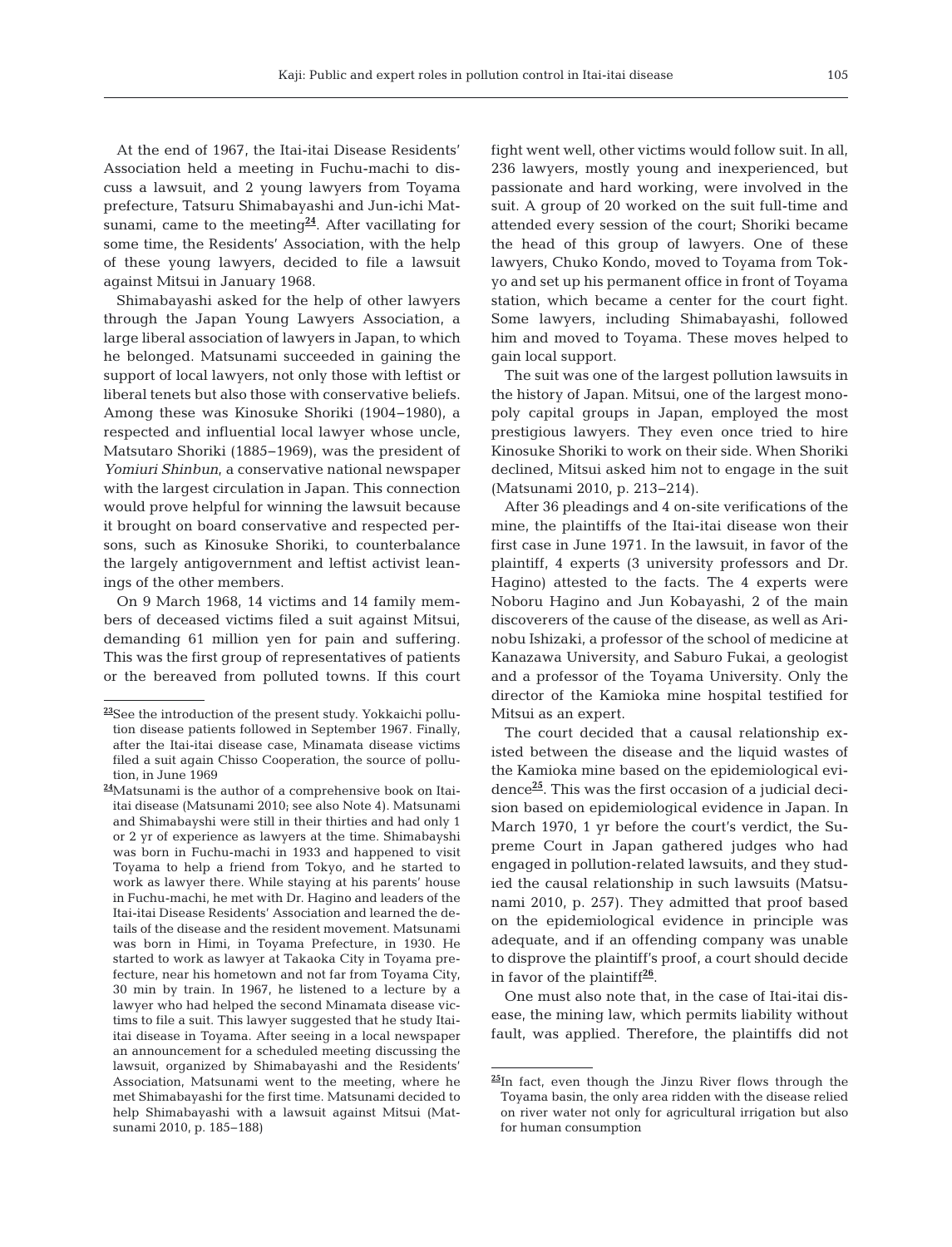have to prove the company's fault and intent (Matsunami 2010, p. 112−113). All they had to do was to prove that the Kamioka mine discarded waste polluted with cadmium into the Jinzu River. In contrast, in the case of Minamata disease, civil law was valid, which meant that the plaintiffs had to prove that the defendant company purposely caused the damage. This made the Minamata case very difficult to win.

Mitsui appealed to a higher court, with Jugoro Take uchi (1922−1998), a professor at the School of Medicine at Kanazawa University, testifying for Mitsui. Takeuchi had once explained the mechanism of the function of cadmium for causing Itai-itai disease. He now denied his own theory and claimed that vitamin D deficiency was the cause of the disease. His former theory was crucial for the plaintiffs' victory in the suit, and if he could persuade the judges that he had been wrong, that would be fatal blow for the victims. However, Jun-ichi Matsunami, one of 2 young lawyers who played a key role in starting the lawsuit, cross-examined Takeuchi and disproved Takeuchi's new argument (Matsunami 1998, p. 55−131)**<sup>27</sup>**.

We do not know why Takeuchi denied his own theory in favor of Mitsui. One possible explanation could be Mitsui's pressure and inducement. Even though Takeuchi's deficiency theory did not change the court's decision, it played a certain role in the rollback by the mining industry, as shown below**<sup>28</sup>**. Takeuchi was one of many experts whose 'expertise' was used to maintain the status quo of the ruling system and who were rewarded with high positions in return.

The Kanazawa branch of the Nagoya High Court did not admit any further witnesses that Mitsui pro-

**<sup>29</sup>**There were 6 other lawsuits

posed, and after only 12 pleadings, it dismissed the appeal on 9 August 1972. The case ended in favor of the plaintiffs. Mitsui did not appeal further. The court's final decision was that Itai-itai disease was caused by cadmium discarded by the Kamioka mine and that Mitsui was responsible for compensating the victims for all of the damages and for remediation of the contaminated soil (Matsunami 2010, p. 299−302).

By the morning of 10 August, the day after the court's decision, negotiations between Itai-itai disease victims and the company had started in Mitsui's headquarters in Tokyo. After an 11 h confrontation, the company admitted that the disease was caused by cadmium and other heavy metals discarded by the Kamioka mine, and thereafter pledged to refrain from disputing the court's judgment. Mitsui also admitted its responsibility in other Itai-itai lawsuits of other groups of patients**<sup>29</sup>**. The company agreed to not only to pay all of the plaintiffs of the litigating groups but also to compensate all of the sufferers of the disease, including those who were under medical observation and suspected of having the same disease. Mitsui also agreed to compensate for all of the agricultural damage and to restore the polluted soil (Matsunami 2010, p. 303).

One of the most important victories was the Pollution Control Agreement (Isono 1999), concluded be tween Mitsui and the victim's group. Under the terms of the agreement, the victim's group, the Itai-itai Disease Residents' Association, had the right to enter and inspect the mines and factories, together with experts, at the company's expense at any time and whenever the association considered it necessary. The company was obliged to release any data on pollution at the request of the association. The company was also obliged to do its best to fulfill the Residents' Association's requirements to improve its facilities to prevent further pollution.

Soon after the Itai-itai Disease Residents' Association was organized in 1966, the association went to the Kamioka mine to demand inspections, but the representatives of the association were always sent away at the main gate of the mine (Matsunami 2010, p. 168 & 171−172). The first inspection was not conducted until November 1968, when ordered by the court. Even then, the association representatives and their experts were not able to complete their inspection of the mine due to the uncooperative attitude of the company (Matsunami 2010, p. 228−233). Therefore, the right to enter and inspect the factory was one of the most important victories resulting from the lawsuit.

**<sup>26</sup>**There was discussion on this matter even in the Diet (Japanese parliament) in 1970. See the 63rd Diet minutes of the industrial pollution prevention special committee on 1 April (http://kokkai.ndl.go.jp/SENTAKU/syugiin/063/ 0620/ 06304010620006c.html) and the 64th Diet minutes of the legal committee on 8 December (http://kokkai.ndl.go. jp / SENTAKU/syugiin/064/0080/06412080080004c.html)

**<sup>27</sup>**Matsunami played an important role in various pollutionrelated lawsuits, including the subacute myelo-opticoneuropathy (SMON, a drug-induced disease) lawsuit and the Minamata disease (methyl mercury poisoning) lawsuit, until his retirement in 2001

**<sup>28</sup>**The Itai-itai disease suit did not seem to cause any damage to Takeuchi's career. In 1974, he became a professor at the Tokyo Medical and Dental University, a prestigious national medical university in Tokyo and later became the director of the University's hospital. He was even elected to president of the Japanese Society of Internal Medicine, one of the oldest and most prestigious medical societies. Jugoro Takeuchi was born in Chiba prefecture. He graduated from the medical school of Tokyo Imperial University in 1944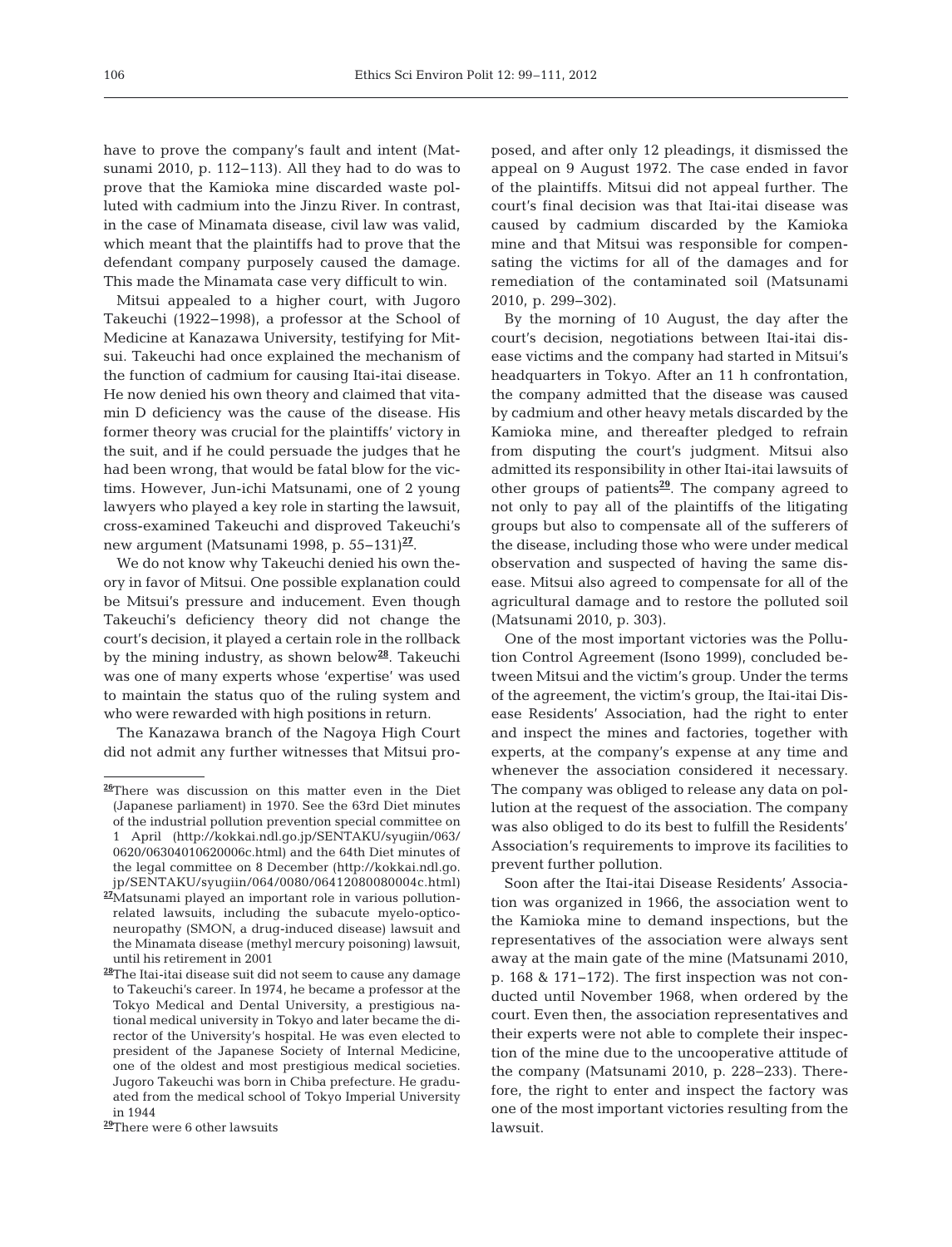## **THE ROLE OF EXPERTS IN THE ROLLBACK BY THE MINING INDUSTRY**

Around 1975, the mining industry was taking action to counteract citizens' movements against the industry. The backlash started with an article, written by Takaya Kodama (1937−1975), a rising young journalist, who questioned whether Itai-itai disease was a pollution-related disease and who was critical of Noboru Hagino, one of the main discoverers of the cause of the disease (Kodama 1975). Kodama criticized the cadmium theory, based on Takeuchi's vitamin D deficiency theory, which had been refuted as a cause in the Itai-itai disease suit in the high court. He even claimed that Itai-itai disease was a kind of iatrogenic disease, caused by excess administration of vitamin D by physicians.

Kodama died of cancer in May of the same year, at the age of 38**<sup>30</sup>**. However, the Japan Mining Industry Association distributed the article in many places and even translated it into English for overseas readers (Matsunami 2010, p. 315). Some parliament members from the ruling Liberal Democratic Party questioned the validity of the Ministry of Health and Welfare's announcement on the cause of Itai-itai disease.

The Environmental Agency, established in 1971 as a government agency, started a research program on Itai-itai disease and cadmium poisoning in 1974. After questioning in the House of Representatives, the Lower House of Japan, the agency reorganized the research group, with one of its aims being the reexamination of the cause of Itai-itai disease. The majority of the researchers of the group doubted that cadmium was the cause. Itsuzo Shigematsu, an authority on public health, was the head of the group He had introduced epidemiological research from the United States after World War II. Shigematsu, himself, was in a neutral position regarding the cause of Itai-itai disease, but the research group continued to publish reports with ambiguous and inconclusive results and, in the end, lost its credibility, even among other researchers (Matsunami 2010, p. 318− 319 & 324−336)**<sup>31</sup>**.

Itsuzo Shigematsu was born in Osaka in 1917. He graduated from the Medical School of Tokyo Imperial University in 1941. He studied public hygiene at the Harvard School of Public Health with Michio Hashimoto and received a Master's degree in Public Health in 1955. It is interesting to compare the paths of the 2 Japanese students who finished the Harvard course in 1955. Hashimo, as an administrative official, played an important role in the early stages of anti-pollution and environmental measures for the Japanese government. Shigematsu, in contrast, directly or indirectly supported the position of offending companies and the apathetic government and thus delayed anti-pollution measures. He had chaired many governmental research committees on pollution-related or drug-induced diseases as an authority on epidemiology and seems to have played a key role in the presentation of inconclusive results, giving negative conclusions on the causes of the diseases. These negative roles did not seem to damage his career. On the contrary, he received every possible merit and honor**<sup>32</sup>**. He achieved high standing in exchange for allowing his 'expertise' to be used for the maintenance of the status quo of the ruling system.

The difference between Hashimoto and Shigematsu can be explained as follows. In the academic world, it is potentially much more damaging for a researcher's reputation to advance a hypothesis which is later found to be wrong, than to advance no hypothesis at all. It is therefore in an academic researcher's own best interest to remain silent (or at least neutral) on a topic until he has obtained conclusive results to confirm his hypothesis. This 'wait-and-see' attitude would be praised, or at least accepted, in the academic world as the mark of a cautious researcher. However, this approach often causes trouble when tackling technology -related social problems because of the delays in solving such problems**<sup>33</sup>**.

Nozumu Matsubara, a researcher of social statistics, once analyzed this damaging 'wait-and-see' atti-

**<sup>30</sup>**Takaya Kodama was born in Ashiya, Hyogo prefecture, not far from Osaka. He graduated from Waseda University. In 1974, he was noticed because of an investigative report on Kakuei Tanaka, the Prime Minister of Japan. He died of cancer on 22 May 1975 (Sakagami 2003). Sakagami, who wrote Kodama's biography, sees Kodama's article on Itaiitai disease as the only negative thing in his writing career

**<sup>31</sup>**A TV documentary program (title translated from Japanese as 'A gray zone after 30 yr: environmental pollution and the state of this country') criticized the activity of Shigematsu's research group on Itai-itai disease to disprove the results of a court decision 30 yr before and received the Japan Congress of Journalists' Prize for 1999. This TV program was broadcast in January 1999

**<sup>32</sup>**Shigematsu became professor of the medical school of Kanazawa University, the head of the Department of Epidemiology at the National Institute of Public Health in Japan, and chairman of the Radiation Effects Research Foundation, a research foundation that studies the effects of radiation on the survivors of the atomic bombings in Hiroshima and Nagasaki. He received the Sievert Prize for his work on radio-epidemiology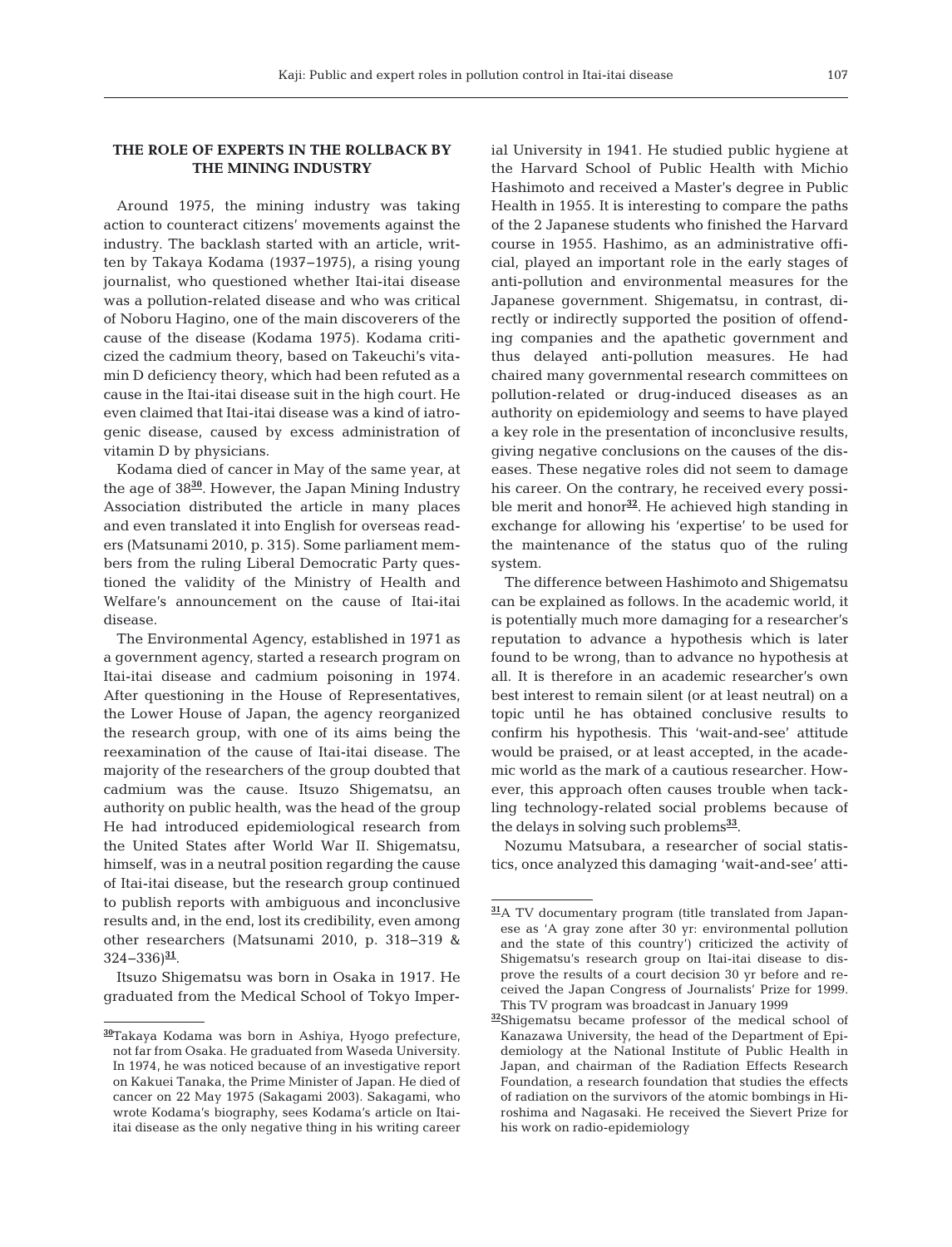tude in terms of statistics: Type I and Type II errors (Matsubara 2002, p. 196−200). A Type I error, also known as a false positive, takes negative things as positive, so one does what one should not do. A Type II error, also known a false negative, takes positive things as negative, so one does not do what one should do. In pollution problems, it is often the case that administrators make Type II errors, and experts promote this kind of error. Shigematsu always tried his best not to make Type I errors, ignoring the dangers of making Type II errors as an academic re searcher. In contrast, Hashimoto had realized the danger of fear of making Type II errors and, as an administrator, he took a different approach to pollution-related disease to that of scientists (Hashimoto 1988, p. 136).

## **A POLLUTION PREVENTION PROGRAM AFTER THE TRIAL: COLLABORATION OF EXPERTS AND CITIZENS**

On 16 November 1972, a group that included representatives of the victims' group, lawyers, and scientists inspected the Kamioka mine for the first time under the Pollution Control Agreement. Although the company's employees were more cooperative than before**<sup>34</sup>**, some tension remained between the victims and the company. The second annual inspection, from 6 to 8 August of the next year, was carried out more systematically. The inspection group made a list of survey items for each facility in the mine and demanded that the company prepare the necessary data beforehand. The group was divided into 5 subgroups, each in charge of inspection of a certain part in the mine. This second inspection became the prototype for later annual inspections (Matsunami 2010, p. 344−346)**<sup>35</sup>**.

Initially, for several years, constant antagonism existed between the Residents' Association and the company. Each year, the association carried out a full inspection of the mine, always in a strained atmosphere. The company broke its promise to improve its facilities more than once.

It must also be noted that local residents from polluted areas and environmentally conscious people from all over Japan with various backgrounds, including researchers, university professors, schoolteachers, and students, participated in the inspections**<sup>36</sup>**. Based on the Pollution Control Agreement, a full inspection of the mine has been conducted every year since 1972. The present author participated in the 28th annual inspection of the mine in August 1999. By 2011, when the 40th annual inspection was held, the number of residents who had participated totaled 6000 and that of experts totaled 2000 since their inception (Hata 1998, p. 2, 2011)**<sup>37</sup>**. Mitsui paid 280 million yen for residential inspections and additional research by outside experts from 1972 to 2010. The company has also invested 21.3 billion yen for pollution preventive measures based on the advice by experts of the Residents' Association in the same years (Hata 2011).

From 1974 to 1978, at the request of the Itai-itai Disease Residents' Association, a research project on the mine and the river was carried out with the cooperation of many universities in Japan, and the project produced comprehensive reports on reducing pollution**<sup>38</sup>**. The reports proposed some measures for Mitsui's self-management to prevent pollution, and the company started to issue an annual report on Kami oka mine's preventive measures taken each year against mining pollution.

After an annual residential inspection of the mine, a meeting between the representatives of the company and participants of the inspection is held, during which the residents ask questions and demand various measures to prevent further pollution. It is

**<sup>33</sup>**Shigematsu chaired research committees on subacute myelo-optico-neuropathy (a drug-induced disease in the 1960s in Japan), Kawasaki disease, Itai-itai disease, and Minamata disease. For the criticism of Shigematsu on Minamata disease, see Tsuda (2004, p. 174−181)

**<sup>34</sup>***Yomiuri Shinbun*, November 1972, Toyama edition, p. 12−13; *Yoyama Shinbun*, November 1972, p. 15

**<sup>35</sup>**The annual inspection group is now divided into 7 subgroups. In August 2010, the 39th annual inspection was held with  $\sim$ 110 participants in the 7 subgroups, including, for the first time, 4 officials from Toyama prefecture. Kitanihon Broadcasting (KNB), a local broadcasting network in Toyama prefecture, reported the news of the visit on 10 August 2010

**<sup>36</sup>**According to the Pollution Protection Agreement, those whom the Residents' Association considers to be necessary can participate in the inspection, and outside participants, including researchers and ordinary citizens, belong to this category

**<sup>37</sup>**According to Akio Hata, who has been studying environmental problems in the Kamioka mine for a long time and has participated in various inspections of the mine from earlier periods, by 1998, the total number of residents who had participated totaled over 5000, and the number of experts added up to 1700 (Hata 1998, p. 2), and by 2010, the former reached 6000 (Hata 2011). Hata (2011) mentioned that the number of 'experts' by 2011 was 1000, but this number did not include lawyers. If the number of lawyers, who participated in the inspections, is added to that of experts, their number would reach ~2000 by 2011 (A. Hata pers. comm.)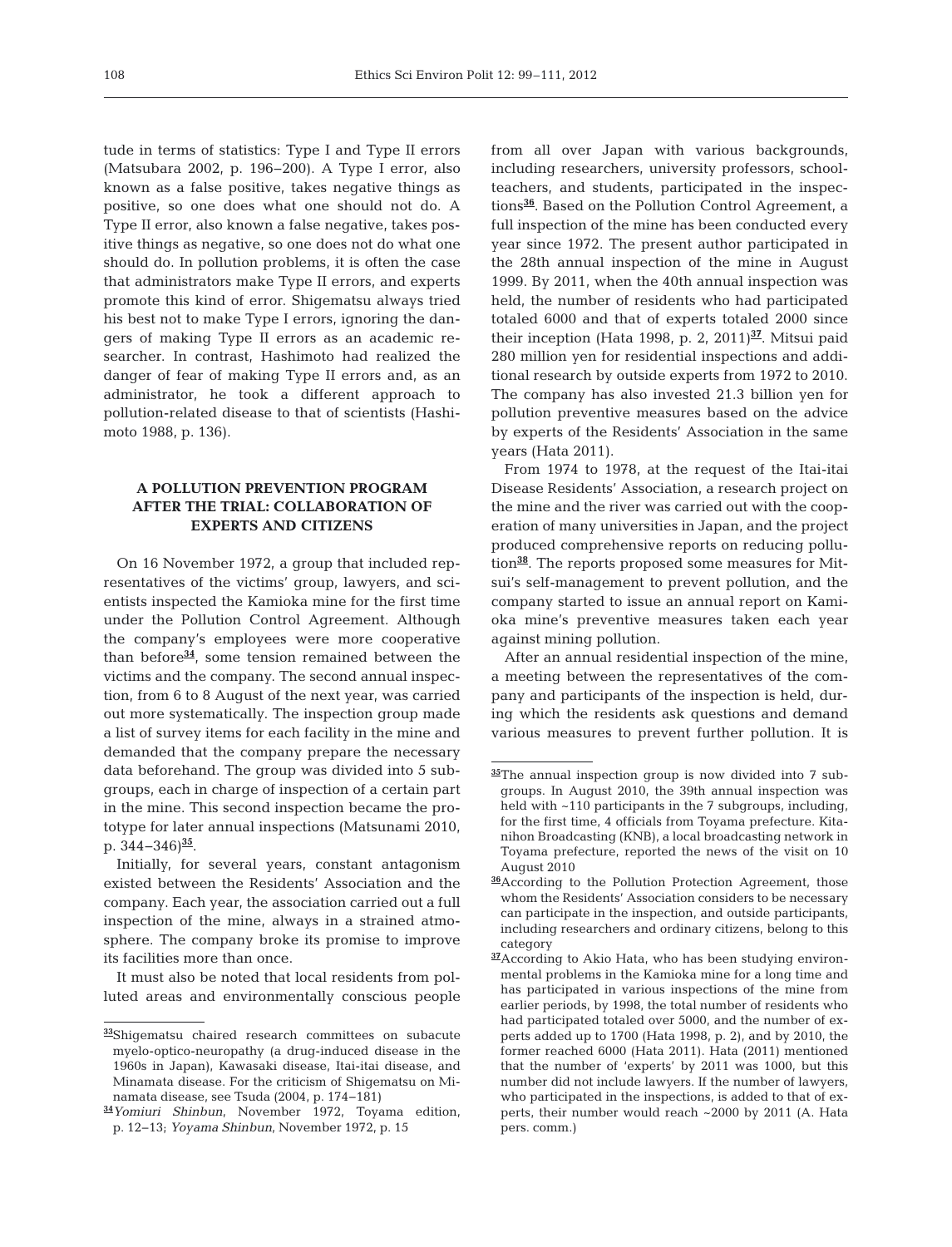said that in earlier days, the meeting was held under a tense atmosphere and always lasted almost until midnight. However, after a few years, the atmosphere of the post-inspection meeting became more friendly and sympathetic, and a constructive relationship with the company was formed.

The attitude of the company has gradually changed, for a number of reasons. For one, the experts of the Residents' Association, who were lawyers, university professors, and researchers in public institutions, cooperated with residents in the polluted areas and gained more expertise in pollution control than was possessed by the company's own mining engineers, thereby giving appropriate advice on improving the facilities. For example, during an additional inspection**<sup>39</sup>** in 1977, the experts and members of the Residents' Association traced the cadmium pollution source from the zinc smelting plant to the underground drains. These continuous efforts of outside experts helped the residents gain the trust of the company.

The second factor affecting the change in the company's attitude toward inspections was the change in Japanese society itself. During the 1980s and especially the 1990s, people became more environmentally conscious. Companies that were not 'green' could not survive: environmental consciousness appealed to the public**<sup>40</sup>** and could even be profitable for companies. The Kamioka mine was one of the few mines in Japan that was sufficiently large and supported by sufficient wealth to continue its operations until recently. Only in June 2001 did the mine finally close. Today, the company continues to refine and smelt imported ores from overseas mines, using the remaining facilities at Kamioka.

The 40 yr of continuous inspections resulted not only in greatly reduced pollution outflow and im proved mining facilities but also in the development of an unprecedented cooperative relationship be tween victims and the company. The total amount of cadmium discarded decreased from 35 kg mo−1 in 1972 to 5 kg mo−1 in 1997 and to 3.8 kg mo−1 in 2010, and the mean concentration of cadmium in the effluent from the mine had fallen from 9 ppb in 1972 to 1.5 ppb in 1996 and 1.2 ppb in 2010. Improved dust collection reduced the total amount of cadmium discharged in smoke from >5 kg mo<sup>-1</sup> in 1972 to 0.4 kg mo−1 in 1997 and 0.17 kg mo−1 in 2010 (Hata 1998, p. 3, 2011). To prevent further pollution of the once polluted but now restored agricultural land, the mean concentration of cadmium was limited to 0.1 ppb, the background level. This goal was finally attained in 1996 and resulted in almost negligible cadmium outflow (Hata 1998, p. 7).

#### **CONCLUSIONS**

The present study describes the long and tortuous path by which Itai-itai disease became recognized. Second, it discusses how Itai-itai victims, concerned residents, and their supporters, such as lawyers and experts, fought a difficult struggle to receive compensation. Third, and most importantly, this struggle resulted in a comprehensive agreement between victims, concerned residents, and the polluting company, allowing concerned residents to participate in decision making and pollution prevention and thus offering a long-term solution to industrial pollution. The experience itself is valuable because it exemplifies a rare case of successful pollution control in Japan.

The Itai-itai disease case also offers good materials for analysis of the role of experts in addressing technology-related social problems, such as pollution control.

The present case study can contribute to the understanding of the nature of expertise. Epstein's (1995) study analyzed 'lay experts' on AIDS, who were themselves potential patients, friends, or family and who devoted much energy to understanding the disease. In the case of Itai-itai disease, some lawyers, such as Jun-ichi Matsunami, each became a kind of 'lay expert', who (while not a physician or scientist) gained more knowledge on the disease and pollution than experts on the company's side. These lawyers

**<sup>38</sup>**The following 5 groups were organized in the project: (1) On the effluent from the Kamioka mine and refinery (Kyoto University)

<sup>(2)</sup> On the smoke emissions from the Kamioka refinery (Nagoya University)

<sup>(3)</sup> On the cadmium balance of the Kamioka refinery (University of Tokyo)

<sup>(4)</sup> On the sedimentation and outflow of heavy metals into the Junzu River (Toyama University)

<sup>(5)</sup> On the structural stability of the tailing dams at the Kamioka mine (Kanazawa University)

For the outline of the project, see Yoshida et al. (1999, p. 219).

Sometimes, thanks to the inspection by these experts, unknown pollution sources were identified, and appropriate countermeasures were proposed (Kurachi et al. 1979, p. 246−251)

**<sup>39</sup>**Besides the annual inspection, ~10 additional inspections on specific themes, like drainage, ventilation, pits, abandoned mines, and planting, are held each year (Hata 2011)

**<sup>40</sup>**'Environment' is always one of the most important key words in the message from the heads of the company on the internet site of the Mitsui Mining & Smelting Co. (www. mitsui-kinzoku.co.jp/en/gaiyo/g\_message.html)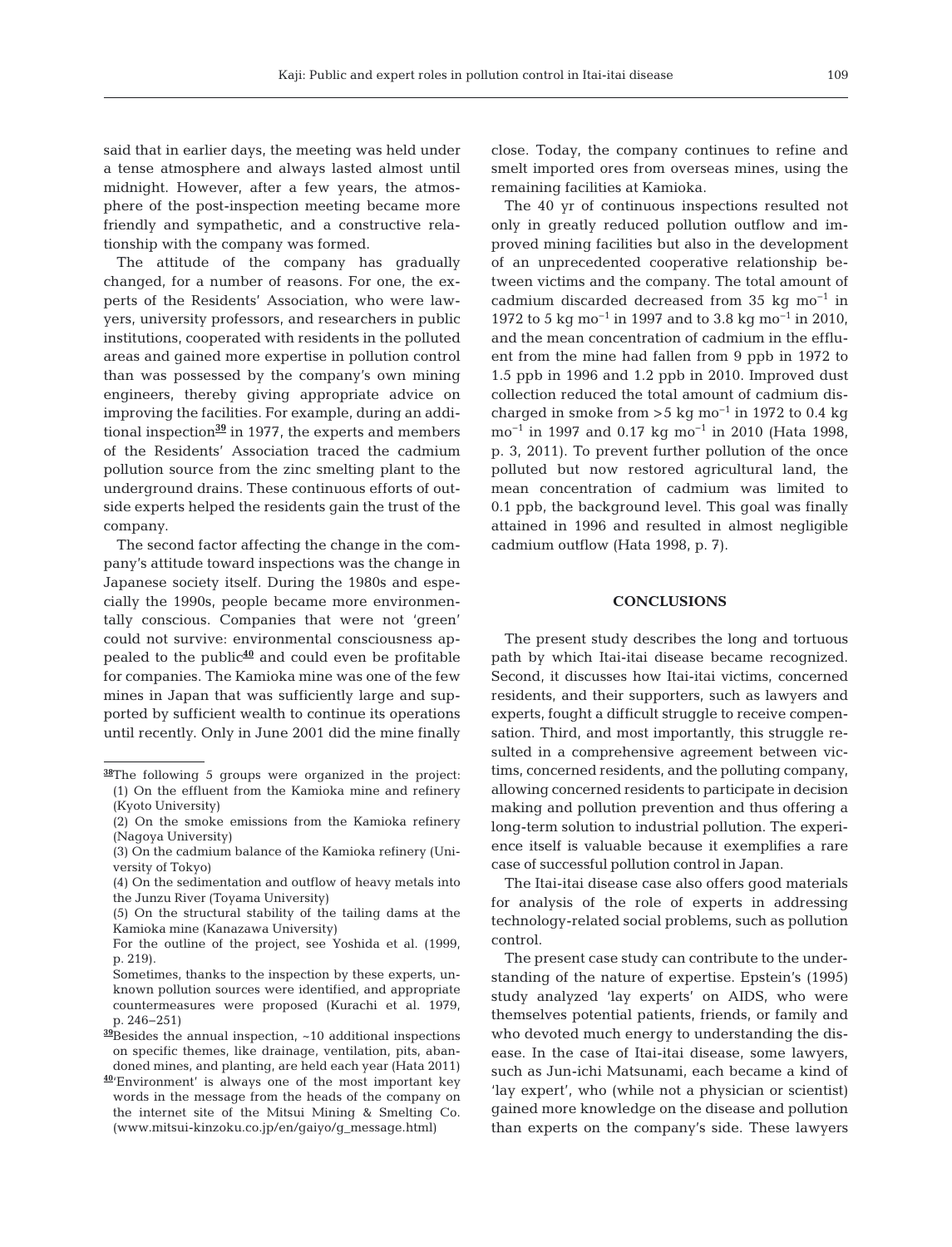be came 'nonscientist-but-nonetheless-knowledgeable participants' in the process (Evans  $&$  Collins 2008, p. 611)**<sup>41</sup>**.

The present study has also shown the significance of combining differing expertise. The cooperation between Noboru Hagino, a local physician, Kin-ichi Yoshioka, an agronomist, and Jun Kobayashi, an analytical chemist, helped to determine the cause of the disease.

However, there were also experts, such as Jugoro Takeuchi and Itsuzo Shigematsu, who directly or indirectly supported the position of the offending companies and the apathetic government and thus delayed anti-pollution measures. As Evans & Collins noted, these individuals spoke not just as experts but also as political agents (Evans & Collins 2008, p. 612). In the case of Shigematsu, his attitude can be explained by a certain aspect of the academic world, as shown in the section 'The role of experts'. His 'waitand-see' attitude would be praised, or at least accepted, in the academic world as the mark of a cautious researcher, but in the real world, it caused much damage. Following Matsubara (2002, p. 196− 200), this damaging 'wait-and-see' attitude can be analyzed in the terms of statistics, i.e. Type I and Type II errors.

The case of Hashimoto, then the head of the pollution department of the Ministry of Health and Welfare, is also important. Hashimoto insisted, as an ad ministrator, that the public administration should act based on available scientific evidence but should not wait for conclusive scientific proof, to avoid a belated decision (Hashimoto 1988, p. 136). This is obviously the first major instance of the precautionary principle in Japan.

The case of Itai-itai disease is a good example of public participation problems. The public participation in the annual inspections of the mine played a significant role in the reduction of cadmium concentrations in the Junzu River to a safe level**<sup>42</sup>**. As shown in the present paper, this public participation was realized largely thanks to the Pollution Protection Agreement, which was concluded after the lawsuit. Such an agreement was significant, but is the only example of its kind in Japan. Therefore, one can learn a lot from this unique case of Itai-itai disease.

#### LITERATURE CITED

- Aoshima K (2004) Jinzu-gawa ryuiki jumin no kadomiumu bakuro to jin-shogai: genjo to korekara. [in Japanese; Cadmium exposure and kidney disorders of Jinzu River residents: present and future]. Itai-itai byo seminar koenshu [Proc Itai-itai Dis] 22:6-23
- ► Brown P (1992) Popular epidemiology and toxic waste contamination: lay and professional ways of knowing. J Health Soc Behav 33:267-281
	- Callon M (1999) The role of lay people in the production and dissemination of knowledge. Sci Technol Soc 4:81-94
	- Callon M, Lascoumes P, Barth, Y (2001) Agir dans un monde incertain. Éditions du Seuil, Paris
	- Daintith J (ed) (2008) Oxford dictionary of chemistry, 6th edn. Oxford University Press, Oxford
	- Dehn U (1995) Tanaka Shozo: ein Vorkämpfer für Menschenrechte und Umweltschutz. Deutsche Gesellschaft für Natur und Völkerkunde Ostasiens (OAG), Tokyo
- ► Epstein S (1995) The construction of lay expertise: AIDS activism and the forging of credibility in the reform of clinical trials. Sci Technol Human Values 20: 408−437
	- Evans R, Collins H (2008) Expertise: from attribute to attribution and back again? In: Hackett EJ, Amsterdamska O, Lynch M, Wajcman J (eds) The handbook of science and technology studies, 3rd edn. MIT Press, Cambridge, MA, p 609−630
	- Fujikawa K (2005) Kogai higai houchi no sho-yoin [in Japa nese; Several factors leading to the neglect of pollution related disease]. Kankyo- shakai-gaku Kenkyu [J Environ Sociol] 11: 103−116. http://ci.nii.ac.jp/naid/110008726923
	- Hashimoto M (1988) Shi-shi kankyo gyosei. [in Japanese; Personal reminiscence on Japanese environmental administration]. Asahi Shinbun Sha, Tokyo
	- Hata A (1998) Itai-itai byo saiban go no jumin-sanka ni yoru hassei-gen-kisei to kigyu-joho-kokai no yakuwari [in Japanese; The control of a pollution source by the participation of local residents and the role of access to the involved company's information after the Itai itai disease lawsuit]. Mizu-shigen Kankyo Kenkyu [J Water Environ Issues] 11: 1−10 doi:10.6012/jwei.1998.1
	- Hata A (2011) Kamioka kozan no haisui taisaku no totatsuten to kongo no kadai [in Japanese; Accomplishment and further problems in the drainage measures in the Kamioka mine]. Proceedings of the Symposium to Commemorate the 40th Annual Inspection of the Kamioka Mine, Toyama, Japan, 6 Aug 2011, p 5–9
	- Hatta S (1983) Shi no kawa to tatakau: itai-itai byo wo otte [in Japanese; Fighting against death river: following Itai itai disease] (ser. Kaisei-sha bunko). Kaisei-sha, Tokyo
	- Isono Y (1999) Itai-itai disease and the Pollution Control Agreement. In:Koji N, Mitsuo K, Minoru K (eds) Advances in the prevention of environmental cadmium pollution and countermeasures. Proc Int Conf Itai-itai Dis, Environmental Cadmium Pollution and Countermeasures, Toyama, Japan, 13−16 May 1998. Eiko Laboratory, Kanazawa, p 213−214
	- Itai-itai byo sosho bengo-dan [the defense counsel of the Itaiitai disease suit] (1972) Itai-itai byo saibain [in Japanese; Itai-itai disease lawsuit], Vol 3. Sogo Tosho, Tokyo
	- Iwamoto A (1999) Restoration of Cd-polluted paddy fields in the Jinzu River Basin. In: Koji N, Mitsuo K, Minoru K (eds) Advances in the prevention of environmental cadmium pollution and countermeasures. Proc Int Conf Itaiitai Dis, Environmental Cadmium Pollution and Counter-

**<sup>41</sup>**On 'lay experts', see also Brown (1992), Callon (1999) and Callon et al. (2001)

**<sup>42</sup>**Itai-itai disease is not a thing of the past, however. New patients with Itai-itai disease continue to be found. After exposure to cadmium in their youth, the disease develops as patients get older (see Fujikawa 2005, Aoshima 2004)